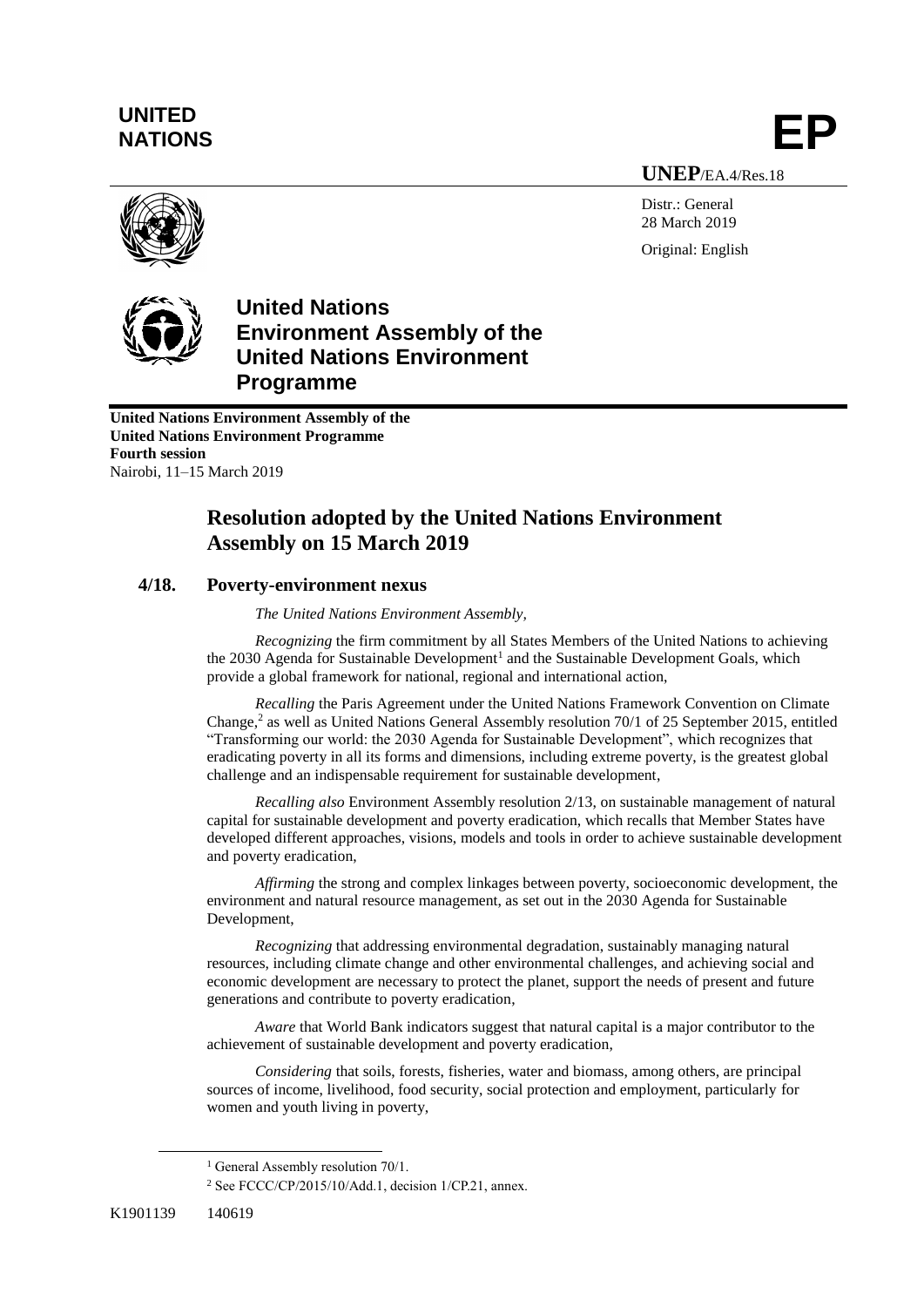*Aware* that a significant number of people worldwide depend on forests for their livelihoods,

*Aware also* that a significant number of people globally depend on agriculture for their livelihoods and that sustainable agriculture is key for achieving economic and social development, especially for farmers and local communities,

*Aware further* that access to affordable, reliable, sustainable energy is a fundamental factor that links economic growth, human development and environmental sustainability, while also contributing to poverty eradication and combating pollution,

*Acknowledging* that climate change, environmental degradation, desertification, natural disasters, loss of biodiversity, pollution and other environmental changes can contribute to increased levels of poverty, which in turn can contribute to human migration, displacement and additional pressures on the natural resource base of the recipient country,

*Aware* that improved transparency, integrity and accountability and socially inclusive and environmentally sustainable production in the extractives sector enhance human health and well-being and improve economic returns for local populations,

*Acknowledging* that innovative solutions and inclusive approaches to enhancing sustainable management of the environment and natural resources contribute to poverty eradication,

*Noting* that Member States that are parties to the Convention on Biological Diversity are considering issues related to poverty eradication in the post-2020 global biodiversity framework,

*Taking note of* the Intergovernmental Conference to Adopt the Global Compact for Safe, Orderly and Regular Migration, held in Marrakech, Morocco, on 10 and 11 December 2018,

*Concerned* about the low level of women's participation in decision-making and policy processes in various sectors and in the labour force, including in the energy sector,

*Fully aware* that women and children, especially in developing countries, bear a disproportionate share of the burden of energy poverty and face significant health and safety risks from household air pollution, carrying heavy loads of fuel, and lack of lighting,

*Inviting* Member States, in line with their commitments under the 2030 Agenda for Sustainable Development and the Addis Ababa Action Agenda,<sup>3</sup> to continue to support the efforts of developing countries to strengthen, in partnership, their scientific, technological and innovative capacity to implement the present resolution,

*Stressing* the need for a coherent, integrated approach to energy issues and the promotion of synergies across the global energy agenda, with a particular focus on eradicating poverty, which will contribute to the achievement of the Sustainable Development Goals,

*Recalling* General Assembly resolution 72/224 of 20 December 2017, on ensuring access to affordable, reliable, sustainable and modern energy for all, which reiterates the pledge of the 2030 Agenda for Sustainable Development that no one will be left behind, reaffirms the recognition that the dignity of the human person is fundamental and the wish to see the Sustainable Development Goals and targets met for all nations and peoples and for all segments of society, and reaffirms a commitment to endeavouring to reach the furthest behind first,

*Mindful* of the Rio Declaration on Environment and Development, 4

*Recognizing* that different sectors, including the private sector, have a role to play and can contribute to the fight to eradicate poverty and create decent, sustainable jobs,

*Noting with appreciation* existing partnerships, including the joint United Nations Development Programme–United Nations Environment Programme Poverty-Environment Action for Sustainable Development Goals initiative, and noting the Africa Women Energy Entrepreneurs Framework,

 $\overline{a}$ 

<sup>&</sup>lt;sup>3</sup> General Assembly resolution 69/313, annex.

<sup>4</sup> *Report of the United Nations Conference on Environment and Development, Rio de Janeiro, 3–14 June 1992*, vol. I, *Resolutions Adopted by the Conference* (United Nations publication, Sales No. E.93.I.8 and corrigendum), resolution 1, annex I.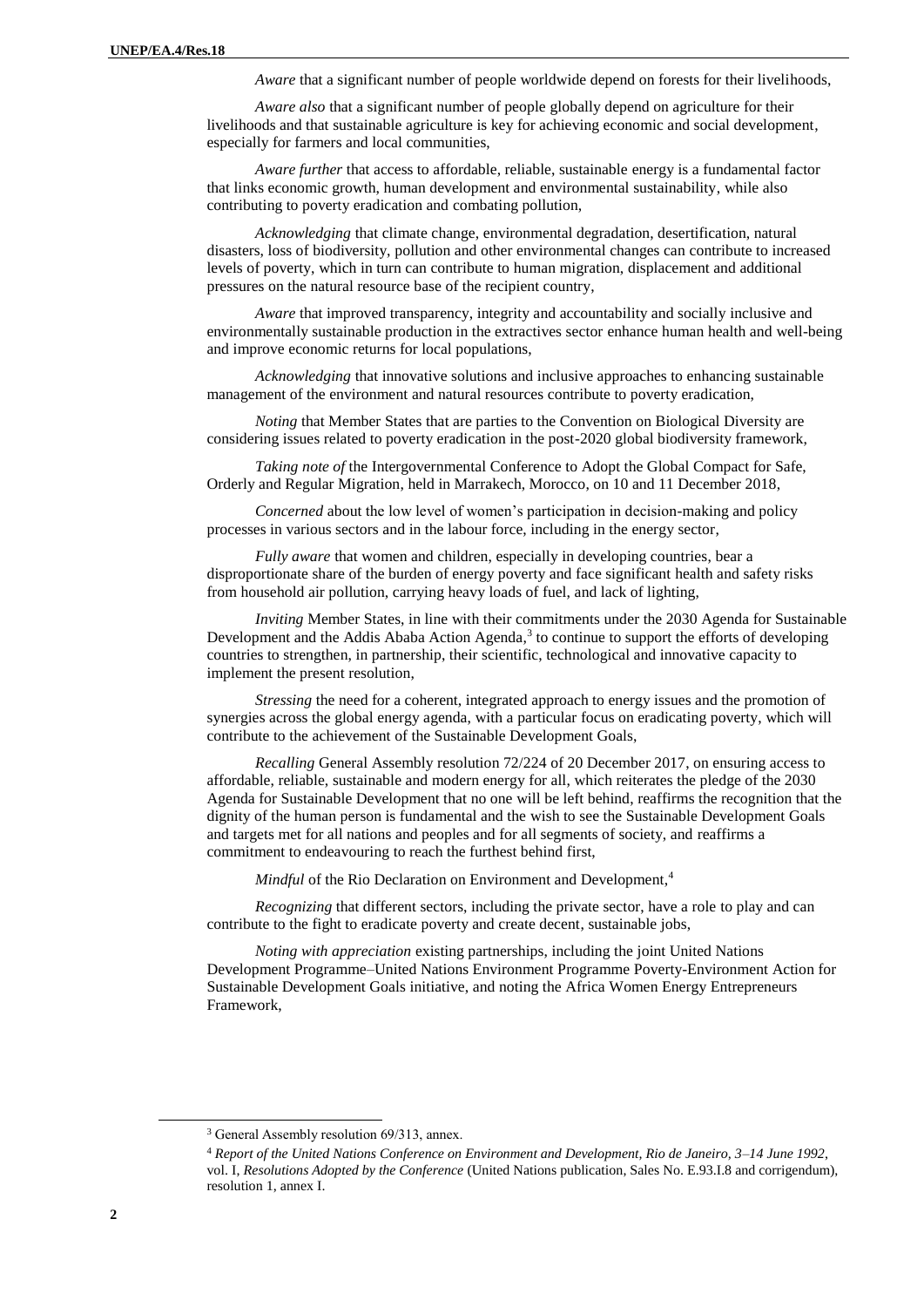1. *Urges* Member States to apply integrated, innovative and coherent approaches in developing and implementing policies, laws, plans and budgets for poverty eradication through sustainable environment and natural resource management, in alignment with the 2030 Agenda for Sustainable Development;

2. *Invites* Member States, the international community and the private sector to continue to develop innovative sustainable financing mechanisms and policies that help to promote and reallocate public and private finance and investment resources for environmental sustainability and poverty eradication;

3. *Encourages* Member States to strengthen institutional capacity, such as national statistical offices, to monitor and collect data on economic indicators and those linked to poverty and the environment to enable the tracking of progress towards the eradication of poverty and the management of natural resources and the environment;

4. *Calls upon* the international community and other stakeholders to promote the development and application of multidimensional poverty measurements that include links to environmental and natural resource sustainability to inform national data collection and decision-making in line with the follow-up and review process set out in the 2030 Agenda for Sustainable Development;

5. *Encourages* Member States and other stakeholders to continue to facilitate pro-poor environmental sustainability by ensuring**,** where relevant, the inclusion of such objectives in local, national and regional policies, budgets and investment frameworks;

6. *Encourages* Member States, United Nations bodies, the international community and other stakeholders to carry out research to generate socioeconomic evidence regarding trade-offs and synergies in sustainable natural resource management to inform innovative policies relating to poverty and the environment;

7. *Encourages* Member States, the international community and stakeholders, where appropriate, to support people-centred, innovative solutions, such as traditional knowledge, norms, values and education, where appropriate, to empower and engage women and youth when promoting sustainable development, so as to achieve multiple benefits;

8. *Requests* the Executive Director of the United Nations Environment Programme, within the scope of the existing programme of work and budget and in collaboration with other United Nations bodies and partners, to strengthen initiatives to address the linkages between poverty and the environment;

9. *Also requests* the Executive Director to consider how the United Nations Environment Programme can, including through its country and regional offices, contribute to the eradication of poverty;

## **Sustainable agriculture**

10. *Requests* the Executive Director, within the framework of the programme of work and budget, to collaborate with Member States, other United Nations bodies and other partners that are promoting innovations in sustainable agriculture, such as the uptake of climate-resilient agriculture by smallholder farmers and women farmers to eradicate extreme poverty, improve livelihoods and food security, and reduce negative impacts on the environment;

11. *Encourages* Member States to incorporate sustainable and climate-resilient agriculture into their domestic agricultural policy and programme agendas to maximize sustainable and equitable resource management while minimizing negative impacts on the environment;

#### **Sustainable forest management**

12. *Invites* Member States to invest in innovative sustainable forest management practices to conserve and sustainably use forest ecosystems and benefit rural households that depend on forest resources for forest-related economic activities to generate income and meet their energy needs;

#### **Sustainable fisheries**

13. *Calls upon* Member States to support and promote sustainable fisheries, innovative sustainable aquaculture practices, and the conservation and sustainable management of the marine environment to support food security, income generation and employment for communities living along coastal, lacustrine and riverine areas**,** including through the sharing of best practice;